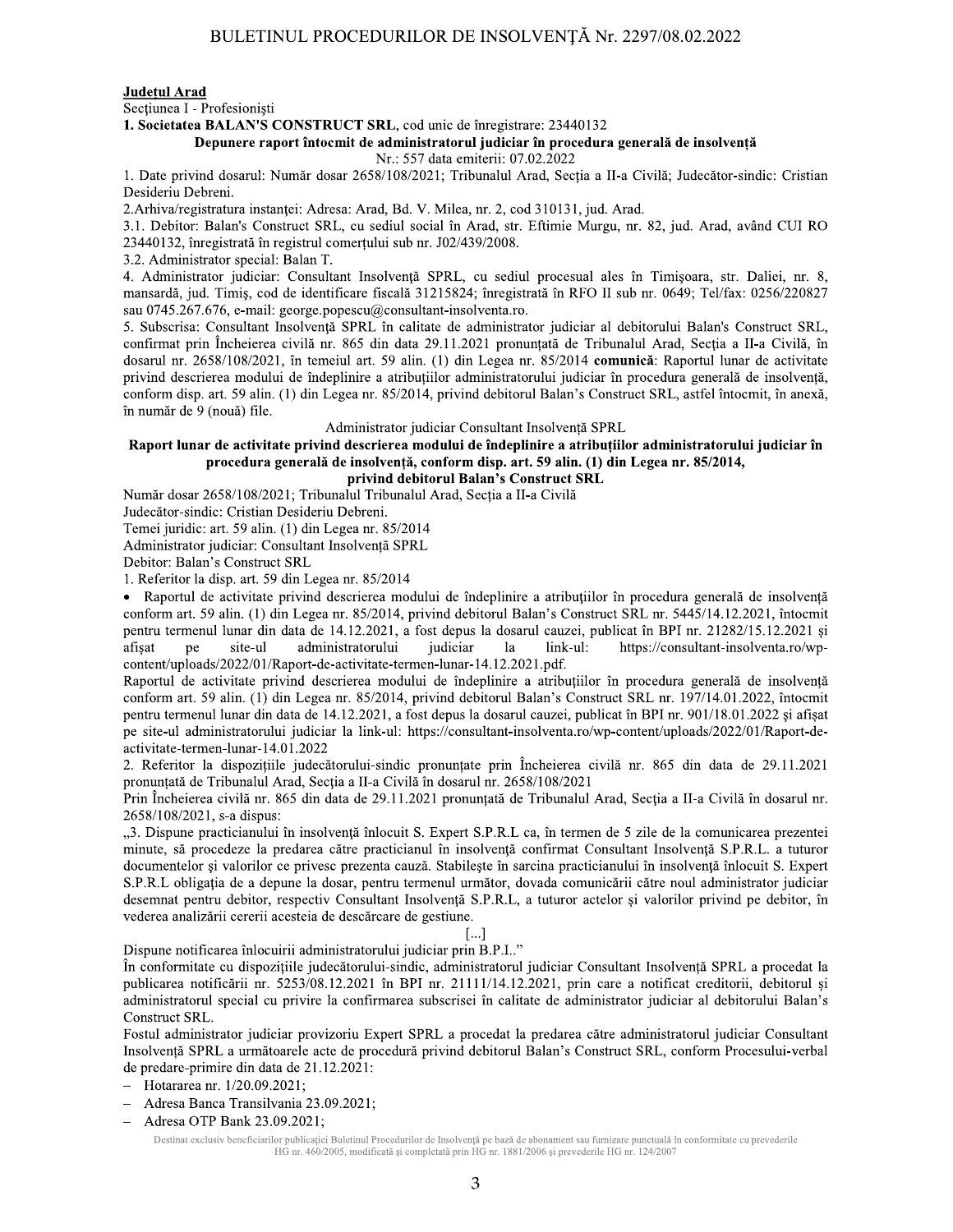- Adresa Trezoreria Arad 23.09.2021;  $\equiv$
- Adresa ING 23.09.2021;
- $\overline{a}$ Publicare BPI notificare deschidere procedura;
- notificare deschidere procedura;
- adresa OCPI 23.09.2021;
- adresa Primaria arad 23.09.2021;
- borderou postal 23.09.2021;  $\overline{a}$
- anunt publicitate ziar;  $\overline{a}$
- raport 1363/28.09.2021;  $\equiv$
- publicare bpi raport 1363/28.09.2021;  $\frac{1}{2}$
- adresa emisa de Primaria arad 29.09.2021;
- adresa emisa de ANAF 04.10.2021;
- adresa emisa de Primaria Arad 07.10.2021;  $\overline{\phantom{a}}$
- adresa emisa de Primaria Arad 29.09.2021;  $\overline{a}$
- certificat OCPI 01.10.2021;
- raport cauze 15.10.2021;
- pv adunare creditori 17.11.2021;
- publicare BPI raport 1453/15.10.2021;
- adresa BT Leasing 01.11.2021;  $\equiv$
- cerere de plata Rompetrol 19.10.2021;  $\equiv$
- adresa rompetrol 01.11.2021;  $\overline{a}$
- Publicare BPI tabel preliminar;  $\equiv$
- Tabel preliminar:
- Publicare BPI Raport de activitate 1644/23.11.2021;  $\overline{a}$
- Publicare BPI PV adunare creditori 1618/17.11.2021;  $\equiv$
- Adresa Rompetrol;
- Cerere de plata Compania De Apa Arad 07.12.2021;  $\frac{1}{2}$
- Adresa BT Leasing 25.10.2021;
- Borderou corespondenta 01.11.2021;  $\overline{\phantom{0}}$
- Inventar. (dovezi depuse la dosarul cauzei)
- 3. Referitor la disp. art. 112 alin. (1) din Legea nr. 85/2014

În grupa creditorilor garantati înscrisi la masa credală a debitorului Balan's Construct SRL figurează următorii  $\bullet$ creditori:

creditorul D.G.R.F.P. Timisoara prin A.J.F.P. Arad deține o creanță cu rangul de preferință prevăzut de disp. art. 159 pct. 3 din Legea 85/2014 în cuantum de 606.640 lei conform Aviz de ipoteca mobiliara nr. 2020-09301604319002-BOP conform Procesului verbal de sechestru asigurător pentru bunuri mobile nr. ARGJDEJ 15697/29.09.2020 instituit pentru suma de 606.604 lei asupra următoarelor bunurilor mobile:

Model Autoturism MERCEDES-BENZ VITO 639/2, serie sasiu WDF369703D3790235, an fabricatie 2013, nr.  $\bullet$ înmatriculare AR-40- BLN — 1 buc.;

Model Autoutilitară MERCEDES-BENZ, ATEGO 1828, serie șasiu WDB9525031K584415, an fabricație 2001, nr  $\bullet$ înmatriculare AR-50- BLN -1 buc.;

Model Autoturism OPEL VIVARO X 83, serie șasiu WOLJ7B7BSCV606549, an fabricație 2011, nr. înmatriculare  $\bullet$ AR-33- BLN- 1 buc.:

· Model Autoutilitară NISSAN NAVARAD22 CPUD22, serie șasiu JN1CPUD22U0083687, an fabricație 2003, nr. înmatriculare AR-66- BLN-1 buc.;

Model Autoutilitară VOLKSWAGEN CRAFTER 2FJE2, serie șasiu WV1ZZZ2FZ67002064, an fabricație 2006, nr, înmatriculare AR-44- BLN -1 buc.;

Model Autoturism RENAUL TRAFIC JL JLBHB6, serie sasiu VF1JLBHB67V292747, an fabricație 2013, nr, înmatriculare AR-55- 8LN -1 buc.;

- Laptop DELL-1 buc.;  $\bullet$
- $\bullet$ Mobilier Holiday -1 buc.;
- Mașină de înșurubat ASCM -1 buc;  $\bullet$
- Mașina de găurit insurubat -1 buc;  $\bullet$
- Rampe încărcare 2 buc;  $\bullet$

Conform Procesului-verbal de sechestrul pentru bunuri mobile antementionat întocmit de A.J.F.P. Arad prin Serviciul Administrare Venituri Contribuabili Mijlocii - Compartimentul Executare Silită, Insolvabilitate și Răspundere Solidară, o parte din bunurile debitorului Balan'S CONSTRUCT SRL au fost lăsate în custodia dl. Balan Teofil.

- creditorul BT Leasing Transilvania I.F.N. SA deține o creanță cu rangul de preferință prevăzut de disp. art. 159 pct. 3 din Legea 85/2014 în cuantum de 3218,54 lei reprezintă creanța născută înainte de deschiderea procedurii (facturi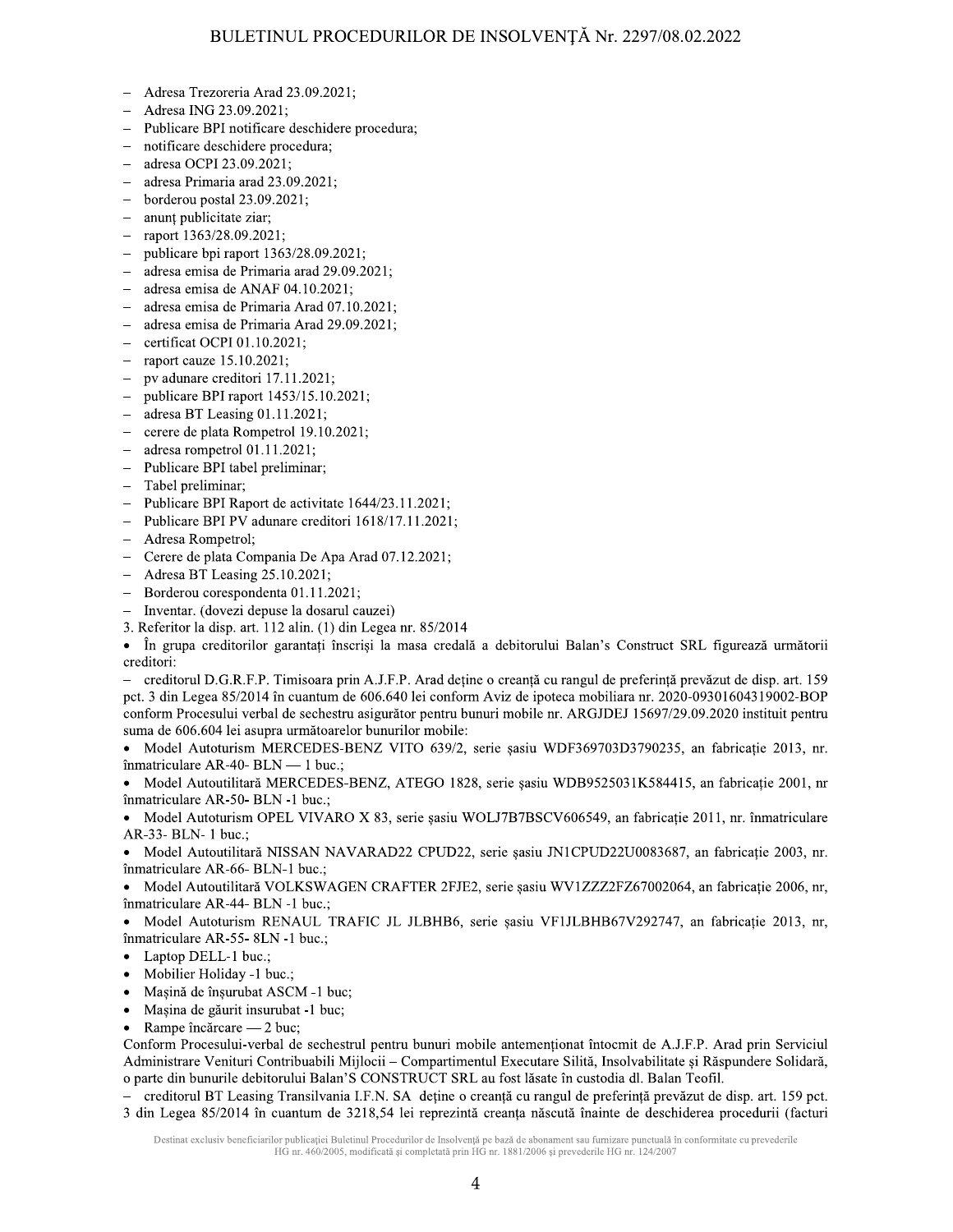scadente si neachitate reprezentând pret al folosinței bunurilor) la acestea se adauga o creanța nescadenta în cuantum de 144.463,96 lei asupra următoarelor bunuri următoarele bunuri: Auto: PEUGEOT 308 Serie: VF3LPHNPJLS143576 Auto: VW TIGUAN Serie: WVGZZZ5NZFW036139.

Pentru a da eficiență dispozitiilor art. 103 din Legea nr. 85/2014 se impune efectuarea evaluării garanțiilor deținute de cei doi creditori garantați, în acest sens administratorul judiciar a luat măsura publicării unui anunț în ziarul de largă circulație Național din data de 13.12.2021 de selecție a unui evaluator membru ANEVAR cu misiunea determinării valorii de piață și a valorii de vânzare forțată a bunurilor mobile aflate în patrimoniul debitoarei de tipul autovehicule și utilaje. Ofertele cu privire la efectuarea raportului de evaluare pentru bunurile imobile descrise anterior trebuie să cuprindă onorariul solicitat și termenul de efectuare a raportului de evaluare. Ofertele sau Informatii suplimentare pot fi transmise/solicitate la adresa de e-mail office@consultant-insolventa.ro sau Fax 0256220827 sau direct la sediul din Timișoara, str. Daliei, nr. 8, mansardă, jud. Timiș, până la data de 28.12.2021, ora 17<sup>00</sup>. (dovezi depuse la dosarul cauzei)

Până la data întocmirii prezentului raport de activitate, au fost înregistrate la biroul administratorului judiciar un număr de 3 oferte de servicii de evaluare, respectiv:

Oferta de servicii de evaluare formulată de Tărăsescu I. Paul-Octavian Expert Evaluator membru ANEVAR (având CIF 32850948, cu sediul profesional în Dr. Tr.-Severin, str. Cicero, nr.92, Bl. B1, sc.3, Ap.10, jud. Mehedinti), în vederea evaluării bunurilor mobile de natura echipamentelor, mijloacelor de transport, mobilier, aparatură birotică din averea debitorului Balan's Construct SRL, pentru onorariul de 4.800,00 lei (nu se adaugă TVA), termen finalizare raport de evaluare de 15 zile lucrătoare de la data efectuării inspecției bunului și primirea tuturor documentelor necesare misiunii de evaluare, termen de plată a onorariului - integral la recepția serviciilor de evaluare fără obiecțiuni.

- Oferta de servicii de evaluare formulată de PFA Gherman Ovidiu Florin Expert Evaluator membru ANEVAR (având CUI: 27977059; RC: F20/84/2011, cu sediul profesional în Orastie, str. Dacilor, nr. 8A, jud. Hunedoara), în vederea evaluării bunurilor mobile de natura echipamentelor, mijloacelor de transport, mobilier, aparatură birotică din averea debitorului Balan's Construct SRL, pentru onorariul de 6.000,00 lei (nu se adaugă TVA), termen finalizare raport de evaluare de 30 zile lucrătoare în condițiile transmiterii în timp util a informațiilor solicitate; termenul de plata a raportului de evaluare este în momentul predarii raportului catre beneficiar.

- Oferta de servicii de evaluare formulată de Mihuțescu T. Cristian - Expert Evaluator membru ANEVAR (având CUI: 25121539, cu sediul profesional Dr. Tr. Severin, B-dul Tudor Vladimirescu, nr. 138, bl. 2S, sc. 7, ap. 13, jud. Mehedinți), în vederea evaluării bunurilor mobile de natura echipamentelor, mijloacelor de transport, mobilier, aparatură birotică din averea debitorului Balan's Construct SRL, pentru onorariul de 6.500,00 lei (nu se adaugă TVA), termen finalizare raport de evaluare de 30 zile lucrătoare în condițiile transmiterii în timp util a informațiilor solicitate; termenul de plata a raportului de evaluare este în momentul predarii raportului catre beneficiar.

4. Referitor la disp. art. 47, art. 48 din Legea nr. 85/2014

Administratorul judiciar a procedat la convocarea Adunării Generale a Creditorilor debitorului Balan's Construct SRL în vederea prezentării rezultatelor inventarierii bunurilor din averea debitorului, respectiv desemnării expertului evaluator și stabilirii onorariului acestuia în vederea evaluării bunurilor din averea debitorului.

Convocatorul Adunării Generale a Creditorilor debitorului Balan's Construct SRL din data de 28.01.2022 ora 09.00  $\bullet$ a fost publicată în BPI nr. 1240/21.01.2022 și afișată pe site-ul lichidatorului judiciar la https://consultantinsolventa.ro/wp-content/uploads/2022/01/Extras-BPI-nr.-1240-21.01.2022-Convocator-AGC-28.01.2022.pdf

Tabelul preliminar de creanțe întocmit împotriva averii debitorului Balan's Construct SRL nr.1568/10.11.2021, a fost depus la dosarul cauzei, publicat în BPI nr. 19210/11.11.2021 și afișat pe site-ul lichidatorului judiciar la link-ul: https://consultant-insolventa.ro/wp-content/uploads/2022/01/Tabel-preliminar-de-creante.pdf

Ordinea de zi a Adunării Generale a Creditorilor Balan's Construct SRL din data de 28.01.2022, ora 09.00:

(1). Prezentarea rezultatului inventarierii bunurilor din averea debitorului Balan's Construct SRL.

(2). Numirea și stabilirea remunerației expertului evaluator, în vederea determinării valorii de piață și a valorii de vânzare forțată a bunurilor mobile aflate în patrimoniul debitoarei Balan's Construct SRL, de tipul autovehicule și utilaje, conform ofertelor anexate.

• La sedința Adunării Generale a Creditorilor debitorului Balan's Construct SRL din data de 28.01.2022 ora 09.00 au fost prezenți/au comunicat voturi prin corespondență următorii creditori:

1. ANAF - Direcția Generală Regională a Finanțelor Publice Timișoara - Administrația Județeană a Finanțelor Publice Arad – creditor ce deține un procent total de 98,62% (în calitate de creditor garantat și bugetar) din totalul creanțelor înscrise în Tabelul preliminar de creanțe întocmit împotriva averii debitorului Balan's Construct SRL nr.1568/10.11.2021 publicat în BPI nr. 1240/21.01.2022, a transmis votul nr. ARG DEX 7048/ad/26.01.2022 prin email în data de 26.01.2022.

Adunarea Generală a Creditorilor debitorului Balan's Construct SRL din data de 28.01.2022, ora 09.00 a hotărât:

1. Cu o majoritate de 98,62% din totalul creanțelor cu drept de vot înscrise în Tabelul preliminar de creanțe întocmit împotriva averii debitorului Balan's Construct SRL nr. 1568/10.11.2021 publicat în BPI nr. 1240/21.01.2022 (respectiv un procent de 100,00% din totalul creditorilor care s-au prezentat sau au comunicat voturi), Adunarea Generală a Creditorilor a luat act de Raportul de activitate nr. 295/20.01.2022 cu privire la ordinea de zi a AGC din 28.01.2022, întocmit de administratorul judiciar, precum și de Raportul privind rezultatele inventarierii nr. 1490/22.10.2021, întocmit de Expert SPRL - fostul administrator judiciar.

Destinat exclusiv beneficiarilor publicatiei Buletinul Procedurilor de Insolventă pe bază de abonament sau furnizare punctuală în conformitate cu prevederile HG nr. 460/2005, modificată și completată prin HG nr. 1881/2006 și prevederile HG nr. 124/2007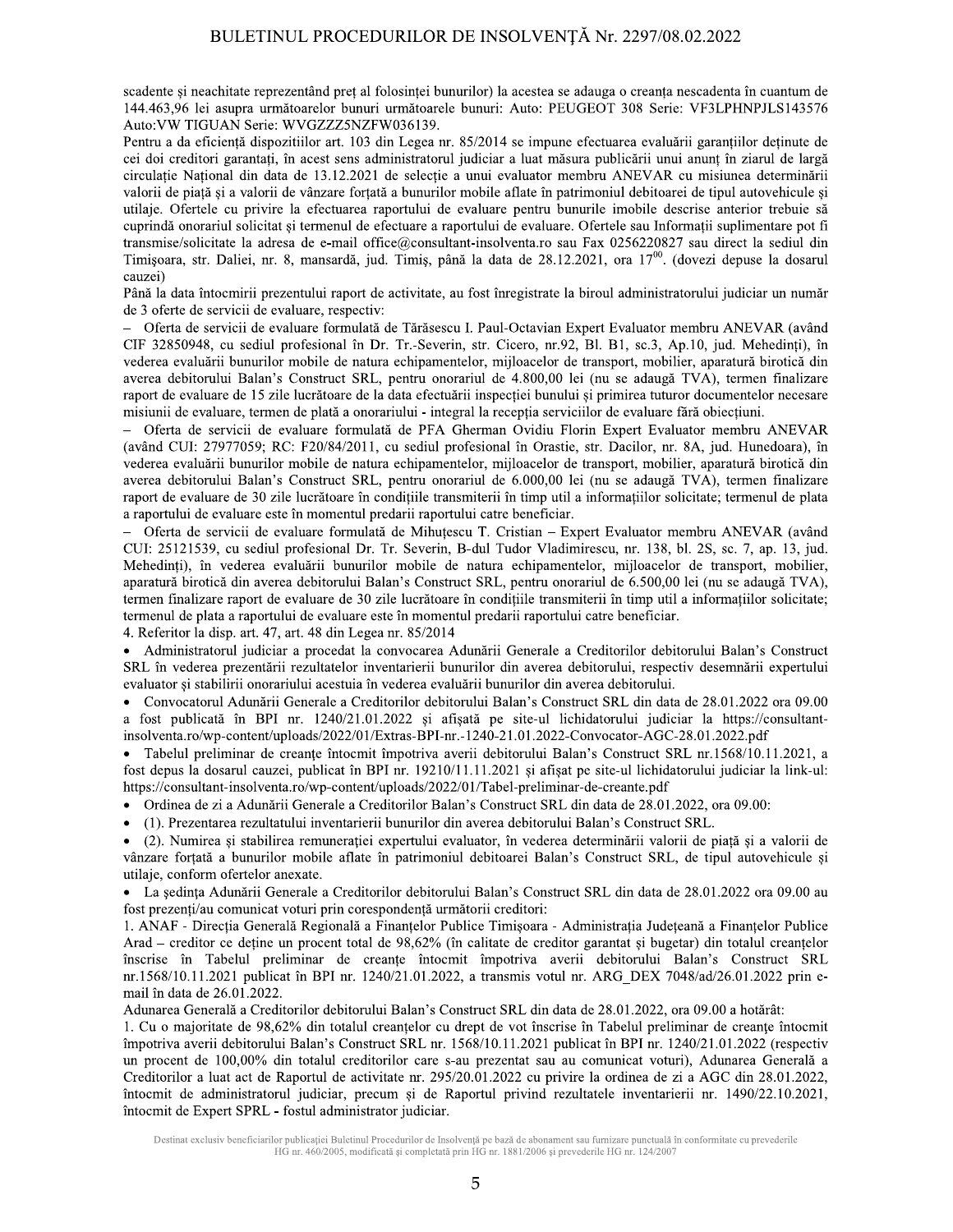2. Cu o majoritate de 98,62% din totalul creantelor cu drept de vot înscrise în Tabelul preliminar de creante întocmit împotriva averii debitorului Balan's Construct SRL nr. 1568/10.11.2021 publicat în BPI nr. 1240/21.01.2022 (respectiv un procent de 100,00% din totalul creditorilor care s-au prezentat sau au comunicat voturi), Adunarea Generală a Creditorilor a aprobat oferta Expertului Evaluator Tărăsescu I. Paul Octavian, membru ANEVAR, transmisă în vederea evaluării bunurilor mobile de natura echipamentelor, mijloacelor de transport, mobilier, aparatură birotică din averea debitoarei, pentru onorariul de 4.800 lei (nu se adaugă TVA), cu termen de finalizare a raportului de evaluare de 15 zile lucrătoare.

• Având în vedere hotărârea Adunării Generale a Creditorilor din data de 28.01.2022, ora 09,00, respectiv îndeplinirea conditiilor de cvorum prevăzute de art. 49 alin. (1) coroborat cu art. 49 alin (2) lit. b) din Legea nr. 85/2014, fiind comunicate voturi din partea creditorilor ale căror creanțe însumate reprezintă 98,62% din totalul creanțelor cu drept de vot înscrise în Tabelul preliminar de creanțe întocmit împotriva averii debitorului Balan's Construct SRL nr. 1568/10.11.2021 publicat în BPI nr. 1240/21.01.2022, lichidatorul judiciar anulează reconvocarea Adunării Generale a Creditorilor din data de 04.02.2022, la ora 09.00, cu aceeași ordine de zi.

Procesul verbal al Hotărârii Adunării Generale a Creditorilor nr.434 din data de 28.01.2022, ora 09.00, a fost publicat în BPI nr. 1937/02.02.2022

5. Referitor la disp. art. 58 si art. 99 din Legea nr. 85/2014

• Conform Adresei nr. 1299621/17.12.2021 emisă de Banca Transilvania SA, debitorul a fost identficiat cu următorul cont bancar deschis la Banca Transilvania SA: cod IBAN RO66BTRLRONCRT0502328101 - sold 1.197,37 lei. Administratorul judiciar a procedat la depunerea specimenului de semnătură asupra acestui cont bancar.

• De asemenea, conform Adresei nr. 566/10.01.2022 emisă de OTP Bank SA, debitorul Balan's Construct SRL este clientul băncii, deținând următoarele conturi bancare: cod IBAN RO95OTPV330001285575RO01 (cont curent); cod IBAN RO68OTPV330001285575RO02 (cont card), soldul conturilor fiind de 86.71 lei.

6. Referitor la notificarea administratorului special

Administratorul judiciar a comunicat Notificarea nr. 5333/09.12.2021 către administratorul special al debitorului Balan's Construct SRL, dl. Balan Teofil, la adresa de domiciliu al acestuia, trimisă prin poștă cu scrisoare recomandată cu confirmare de primire nr. AR39860166808, prin care a fost notificat: cu privire la faptul că, prin Încheierea Civilă NR. 165 din data de 14.09.2021 pronunțată de Tribunalul Arad, în dosarul nr. 2658/108/2021, s-a dispus deschiderea procedurii generale de insolvență împotriva debitorului Balan'S Construct SRL, cu sediul social în Arad, str. Eftimie Murgu, nr. 82, jud. Arad, având CUI RO 23440132, înregistrată în registrul comerțului sub nr. J02/439/2008. Prin Încheierea civilă nr. 865 din data de 29.11.2021 a Tribunalului Arad, Secția a II-a Civilă, de Contencios Administrativ și Fiscal în dosarul 2658/108/2021, judecătorul-sindic a luat act de desemnarea în calitate de administrator judiciar practicianul în insolvență Consultant Insolvență SPRL, cu sediul procesual în Timișoara, str. Daliei, nr. 8, mansardă, jud. Timis, prin reprezentant legal asociat coordonator Popescu George, care va îndeplini atribuțiile prevăzute de art. 58 din Legea nr. 85/2014. (dovezi depuse la dosarul cauzei)

De asemenea prin intermediul aceleiași notificări i s-a comunicat faptul că orice operațiune, act sau plată efectuate de către debitorul Balan's Construct SRL fără avizul administratorului judiciar Consultant Insolvență SPRL, este nulă de drept.

7. Referitor la Cererea de plată nr. 27165/1399/B.J./17.12.2021 formulată de Compania de Apă Arad SA

În data de 23.12.2021 a fost înregistrată la biroul administratorului judiciar Cererea de plată nr. 27165/1399/B.J./17.12.2021 formulată de Compania de Apă Arad SA, cu sediul în Arad, str. Sabin Drăgoi, nr. 2-4, având CUI: RO 1683483, nr. Reg. Comerțului J02/110/21.02.1991, (cererea de plată fiind comunicată prin poștă), prin care a solicitat, în temeiul art. 75 alin. (3) din Legea nr. 85/2014, respectiv în baza raporturilor contractuale, achitarea facturilor fiscale scadente în valoare totală de 97,27 lei.

În sustinerea cererii, creditorul Compania de Apă Arad SA a anexat următoarele înscrisuri: factura seria FAR  $nr.619422/31.10.2021$  si FAR nr.  $682225/29.11.2021$ , certificate pentru conformitate cu orginalul

2. Analiza cererii de plată

Administratorul judiciar a procedat la analiza cererii de plată formulată de Compania de Apă Arad SA, identificând faptul că, creditorul Compania de Apă Arad SA a furnizat debitoarei serviciul public de alimentare cu apă și de canalizare în temeiul contractului nr. 6964 din 05.11.2019, fiind emisa factura seria FAR nr. 619422/31.10.2021 și FAR nr. 682225/29.11.2021, ale căror valoare însumata este de 97.27 lei, acestea nefiind achitate de către debitor.

3. Măsura administratorului judiciar

Administratorul judiciar va admite Cererea de plată nr. 27165/1399/B.J./17.12.2021 formulată de Compania de Apă Arad SA privind achitarea creanței solicitate în valoare totală de 97,27 lei, respectiv în conformitate cu disp. art. 102 alin. (6) din Legea nr. 85/2014, fară a fi nevoie de înscrierea la masa credală, creanța urmând a fi achitată în momentul în care debitorul va dispune de fondurile necesare.

Conform disp. art. 102 alin. (6) din Legea nr. 85/2014 "Creanțele născute după data deschiderii procedurii, în perioada de observație sau în procedura reorganizării judiciare vor fi plătite conform documentelor din care rezultă, nefiind necesară înscrierea la masa credală. Prevederea se aplică în mod corespunzător pentru creanțele născute după data deschiderii procedurii de faliment."

Prezenta măsură a administratorului judiciar poate fi contestată în termen de 7 (șapte) zile de la data publicării în Buletinul Procedurilor de Insolvență a raportului de activitate nr. 197/14.01.2022.

8. Referitor la Cererea de plată nr. 867/114/B.J./13.01.2022 formulată de Compania de Apă Arad SA

Destinat exclusiv beneficiarilor publicației Buletinul Procedurilor de Insolvență pe bază de abonament sau furnizare punctuală în conformitate cu prevederile HG nr. 460/2005, modificată și completată prin HG nr. 1881/2006 și prevederile HG nr. 124/2007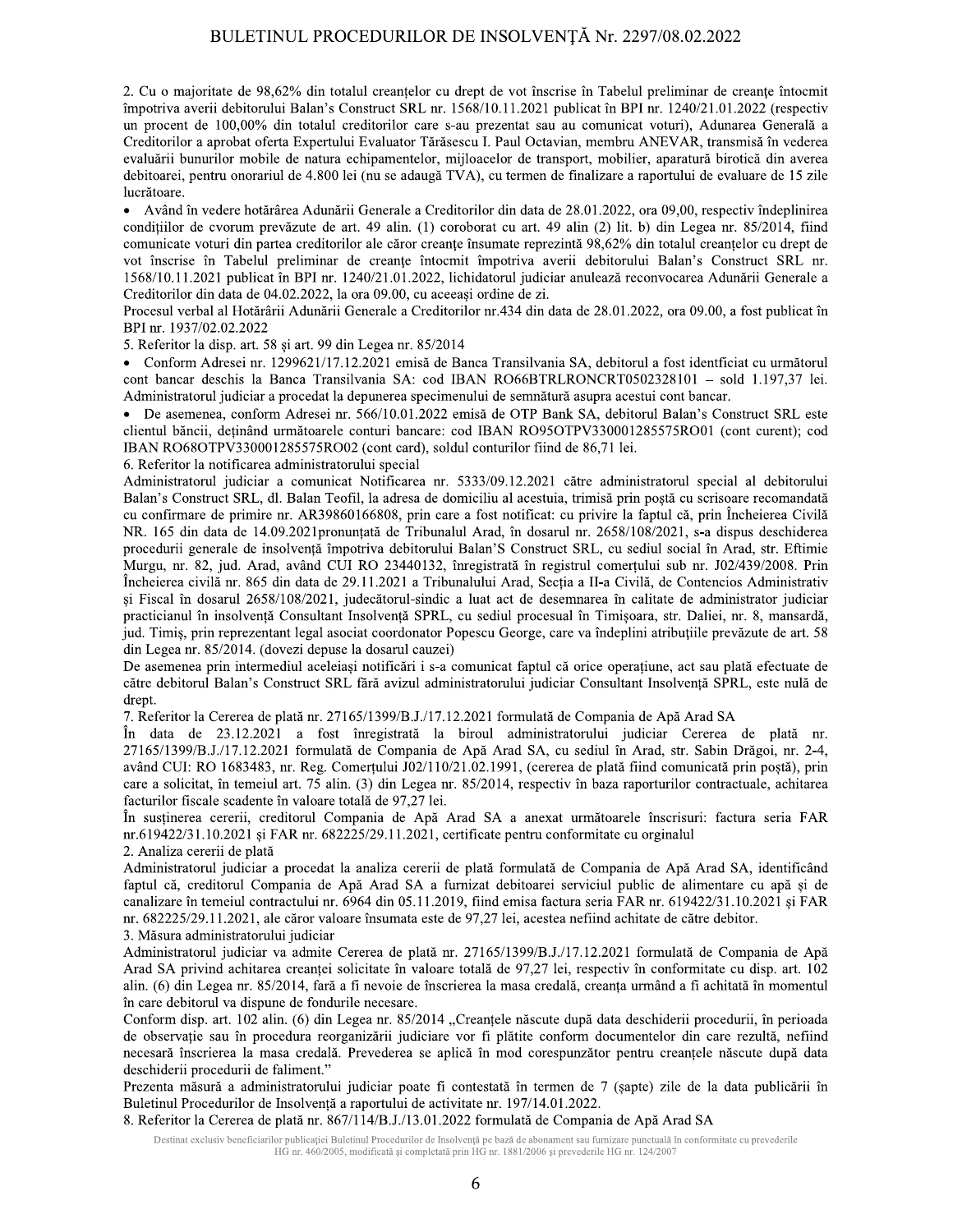In data de 26.01.2021 a fost înregistrată la biroul administratorului judiciar Cererea de plată nr. 867/114/B.J./13.01.2022 formulată de Compania de Apă Arad SA, cu sediul în Arad, str. Sabin Drăgoi, nr. 2-4, având CUI: RO 1683483, nr. Reg. Comerțului J02/110/21.02.1991, (cererea de plată fiind comunicată prin poștă), prin care a solicitat, în temeiul art. 75 alin. (3) din Legea nr. 85/2014, respectiv în baza raporturilor contractuale, achitarea facturilor fiscale scadente în valoare totală de 33,83 lei. (Anexa 3)

In susținerea cererii, creditorul Compania de Apă Arad SA a anexat următoarele înscrisuri: factura seria FAR nr.747042/27.12.2021, certificate pentru conformitate cu orginalul

2. Analiza cererii de plată

Administratorul judiciar a procedat la analiza cererii de plată formulată de Compania de Apă Arad SA, identificând faptul că, creditorul Compania de Apă Arad SA a furnizat debitoarei serviciul public de alimentare cu apă și de canalizare în temeiul contractului nr. 6964 din 05.11.2019, fiind emisa factura seria FAR nr.747042/27.12.2021, a căror valoare este de 33,83 lei, acestea nefiind achitate de către debitor.

3. Măsura administratorului judiciar

Administratorul judiciar va admite Cererea de plată nr. 867/114/B.J./13.01.2022 formulată de Compania de Apă Arad SA privind achitarea creanței solicitate în valoare totală de 33,83 lei, respectiv în conformitate cu disp. art. 102 alin. (6) din Legea nr. 85/2014, fară a fi nevoie de înscrierea la masa credală, creanța urmând a fi achitată în momentul în care debitorul va dispune de fondurile necesare.

Conform disp. art. 102 alin. (6) din Legea nr. 85/2014 "Creanțele născute după data deschiderii procedurii, în perioada de observație sau în procedura reorganizării judiciare vor fi plătite conform documentelor din care rezultă, nefiind necesară înscrierea la masa credală. Prevederea se aplică în mod corespunzător pentru creantele născute după data deschiderii procedurii de faliment."

Prezenta măsură a administratorului judiciar poate fi contestată în termen de 7 (șapte) zile de la data publicării în Buletinul Procedurilor de Insolvență a raportului de activitate nr. 557/07.02.2022.

9. Referitor la Cererea de plată formulată de Retim Ecologic Service SA

La biroul administratorului judiciar Cererea de plată formulată de Retim Ecologic Service SA, cu sediul în Timisoara str. Gheorghe Lazar, nr. 24 SAD 31-33, judet Timis, reprezentata prin avocat Toma D., (cererea de plată fiind comunicată prin e-mail), prin care a solicitat, în temeiul art. 75 alin. (3) din Legea nr. 85/2014, respectiv în baza raporturilor contractuale, achitarea facturilor fiscale scadente în valoare totală de 623,62 lei.

2. Analiza cererii de plată

Administratorul judiciar a procedat la analiza cererii de plată formulată de Retim Ecologic Service SA, identificând faptul că, creditorul Cererea de plată formulată de Retim Ecologic Service SA a furnizat debitoarei servicii de colectare si transportare deseuri similare reziduale și deseuri similare reciclabile, fiind emise facturi fiscale ale căror valoare însumata este de 623,62 lei, acestea nefiind achitate de către debitor.

3. Măsura administratorului judiciar

Administratorul judiciar va admite Cererea de plată formulată de Retim Ecologic Service SA privind achitarea creanței solicitate în valoare totală de 623,62 lei, respectiv în conformitate cu disp. art. 102 alin. (6) din Legea nr. 85/2014, fară a fi nevoie de înscrierea la masa credală, creanța urmând a fi achitată în momentul în care debitorul va dispune de fondurile necesare.

Conform disp. art. 102 alin. (6) din Legea nr. 85/2014 "Creantele născute după data deschiderii procedurii, în perioada de observatie sau în procedura reorganizării judiciare vor fi plătite conform documentelor din care rezultă, nefiind necesară înscrierea la masa credală. Prevederea se aplică în mod corespunzător pentru creantele născute după data deschiderii procedurii de faliment."

Prezenta măsură a administratorului judiciar poate fi contestată în termen de 7 (șapte) zile de la data publicării în Buletinul Procedurilor de Insolvență a raportului de activitate nr. 197/14.01.2022.

10. Referitor la Cererea de plată formulată de Rompetrol Downstream SRL

La biroul administratorului judiciar Cererea de plată formulată de Rompetrol Downstream SRL, cu sediul în București, Piața Presei Libere, nr.3-5, City Gate Northern Tower Building, et. 2, sect.1, înregistrată la Oficiul Registrului Comerțului sub nr. J40/1716/2000, având CUI 12751583, reprezentată convențional prin avocat Cristea-Bendescu E., (cererea de plată fiind inițial comunicată fostului administrator judiciar provizoriu prin curier și ulterior predată subscrisei în baza procesului-verbal din data de 21.12.2021), prin care a solicitat, în temeiul art. 75 alin. (3) din Legea nr. 85/2014, respectiv în baza raporturilor contractuale, achitarea facturilor fiscale scadente în valoare totală de 8.282,32 lei.

2. Analiza cererii de plată

Administratorul judiciar a procedat la analiza cererii de plată formulată de Rompetrol Downstream SRL, identificând următoarele:

Prin Adresa nr. 1525/01.11.2021 emisa de Expert SPRL, în calitate de administrator judiciar al Balan's Construct SRL, a comunicat creditorului ca în urma analizării cererii de plata, a fost admisa cererea.

- Ataşat adresei anterior menționate a fost depusa și Adresa nr.38/27.10.2021 emisa de debitoarea Balan's Construct SRL, în care s-a menționat faptul ca plata sumei menționate în cadrul cererii de plata urma a se face în termen de 30 de zile.

3. Măsura administratorului judiciar

Administratorul judiciar va admite Cererea de plată formulată de Rompetrol Downstream SRL privind achitarea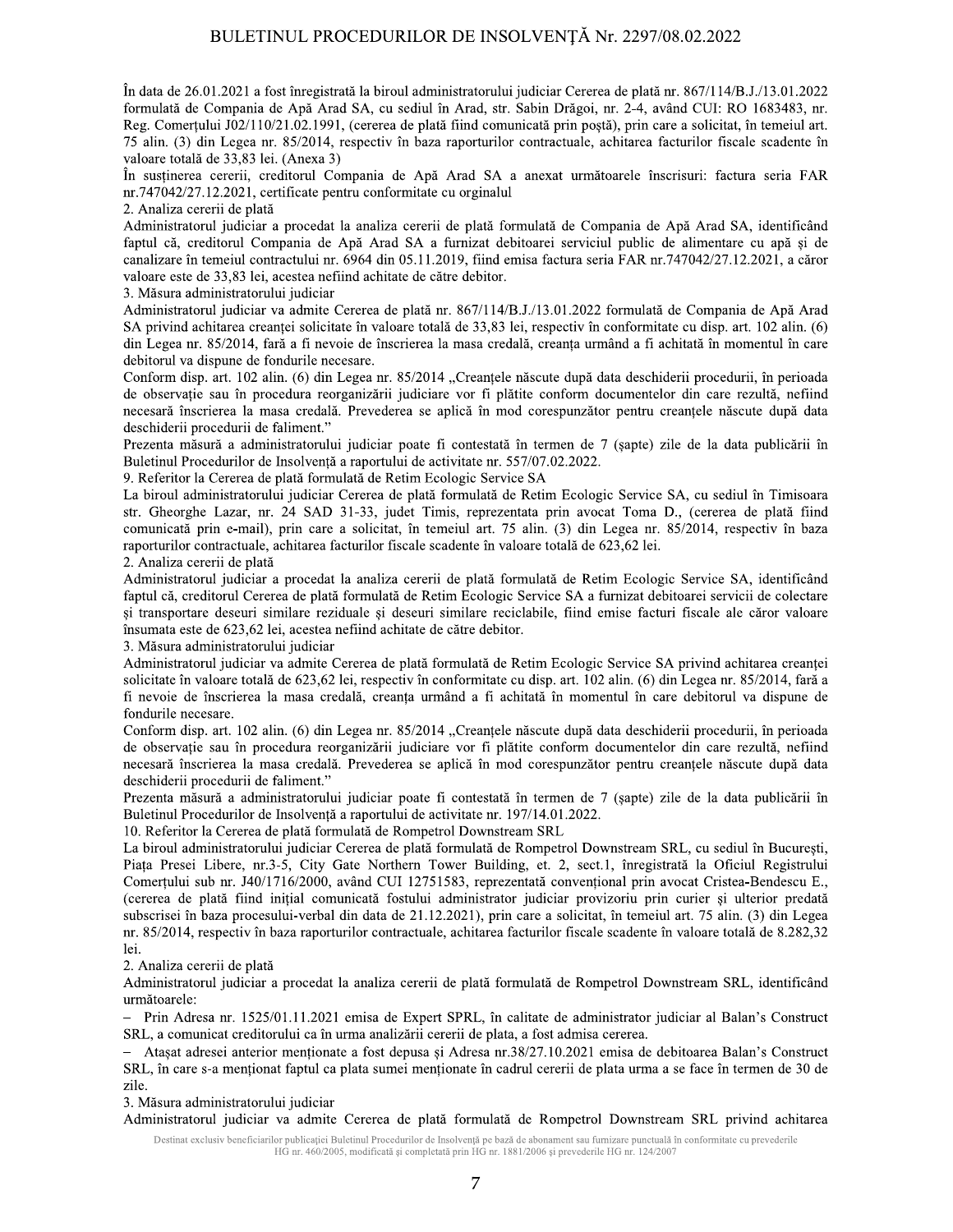creantei solicitate în valoare totală de 8.282,32 lei, respectiv în conformitate cu disp. art. 102 alin. (6) din Legea nr. 85/2014, fară a fi nevoie de înscrierea la masa credală, creanța urmând a fi achitată în momentul în care debitorul va dispune de fondurile necesare.

Conform disp. art. 102 alin. (6) din Legea nr. 85/2014 "Creanțele născute după data deschiderii procedurii, în perioada de observație sau în procedura reorganizării judiciare vor fi plătite conform documentelor din care rezultă, nefiind necesară înscrierea la masa credală. Prevederea se aplică în mod corespunzător pentru creantele născute după data deschiderii procedurii de faliment."

Prezenta măsură a administratorului judiciar poate fi contestată în termen de 7 (sapte) zile de la data publicării în Buletinul Procedurilor de Insolventă a raportului de activitate nr. 197/14.01.2022.

11. Referitor încasărilor și plătile efectuate de debitor – art.84 alin.3 din Legea 85/2014

Raportat la disp.art. 84 alin. (1) din Legea nr. 85/2014:

"(1) În afară de cazurile prevăzute la art. 87, de cele autorizate de judecătorul-sindic sau avizate de către administratorul judiciar, toate actele, operatiunile și plățile efectuate de debitor ulterior deschiderii procedurii sunt nule de drept."

- Coroborat cu art. 87 din Legea nr. 85/2014:

"(1) În perioada de observație, debitorul va putea să continue desfășurarea activităților curente și poate efectua plăți către creditorii cunoscuți, care se încadrează în condițiile obișnuite de exercitare a activității curente, după cum urmează:

a) sub supravegherea administratorului judiciar, dacă debitorul a făcut o cerere de reorganizare, în sensul art. 67 alin. (1) lit. g), si nu i-a fost ridicat dreptul de administrare; [...]"

- corob. cu art. 5 alin. (1) pct. 66 din Legea nr. 85/2014 în data de 21.12.2021 adminstratorul special a comunicat administratorului judiciar referatul nr. 163, însoțit de documente justificative, în vederea avizării acestuia.

| Data tranzactie | Data valuta | aammisiratoi arai jaarena Terenatai m. 109, msojn ae aocamente jasimtaarve, m vetenea avizami aecstana.<br><b>Descriere</b> | Referinta tranzactiei | <b>Debit</b> | <b>Credit</b> | Sold contabil |
|-----------------|-------------|-----------------------------------------------------------------------------------------------------------------------------|-----------------------|--------------|---------------|---------------|
| 02-12-2021      | 01.12.2021  | Pachet IZI;Nelimitat în reteaua                                                                                             | A02IZ56213050101      | $-29.00$     |               | 1.197.37      |
| 23:33:43        |             | <b>BT</b>                                                                                                                   |                       |              |               |               |
| 23-12-2021      | 23.12.2021  | RECOM - Campanie actualizare                                                                                                | A36TC68213570001      | $-20.00$     |               | 19,079.37     |
| 14:46:51        |             | date;                                                                                                                       |                       |              |               |               |
| 28-12-2021      | 28.12.2021  | Plata<br>OP<br>intra<br>canal                                                                                               | A02EINT213620137      | $-2,500.00$  |               | 16,579.37     |
| 21:21:55        |             | electronic;FCT                                                                                                              |                       |              |               |               |
|                 |             | 6632174207;30;S.C.                                                                                                          |                       |              |               |               |
|                 |             | ROMPETROL DAWNSTREAM                                                                                                        |                       |              |               |               |
|                 |             | SRL,                                                                                                                        |                       |              |               |               |
| 28-12-2021      | 28.12.2021  | OP intra -<br>Plata<br>canal                                                                                                | A02EINT213620230      | $-1,500.00$  |               | 15,079.37     |
| 21:27:06        |             | electronic; AVANS                                                                                                           |                       |              |               |               |
|                 |             | DECEMBRIE;26;VACAREAN                                                                                                       |                       |              |               |               |
|                 |             | U O:                                                                                                                        |                       |              |               |               |
| 29-12-2021      | 29.12.2021  | Plata clienti speciali - canal                                                                                              | A02EENP213620302      | $-1,435.74$  |               | 13,643.63     |
| 02:27:22        |             | electronic; 564697871                                                                                                       |                       |              |               |               |
|                 |             | 43004348059;564697871430043                                                                                                 |                       |              |               |               |
|                 |             | 48059;33;ENEL ENERGIE SA;                                                                                                   |                       |              |               |               |
| 29-12-2021      | 29.12.2021  | Plata<br>OP inter -<br>canal                                                                                                | A02EACH213620137      | $-3,000.00$  |               | 10,643.63     |
| 02:27:22        |             | electronic; AVANS                                                                                                           |                       |              |               |               |
|                 |             | DECEMBRIE;23440132d43843                                                                                                    |                       |              |               |               |
|                 |             | 8e2daa-470f-9053-                                                                                                           |                       |              |               |               |
|                 |             | 4938000a8117;23;BALAN T;                                                                                                    |                       |              |               |               |
| 29-12-2021      | 29.12.2021  | Comision plata OP - canal                                                                                                   | A02EACH213620137      | $-5.00$      |               | 10,638.63     |
| 02:27:22        |             | electronic                                                                                                                  |                       |              |               |               |
| 29-12-2021      | 29.12.2021  | $OP$ inter -<br>Plata<br>canal                                                                                              | A02EACH213620034      | $-3,570.00$  |               | 7,068.63      |
| 02:27:23        |             | electronic;PLATA                                                                                                            |                       |              |               |               |
|                 |             | FACTURA;23440132d436370ea<br>010-4827-9053-                                                                                 |                       |              |               |               |
|                 |             | 4738000a8bbe;28;EXPERT                                                                                                      |                       |              |               |               |
|                 |             | SPRL:                                                                                                                       |                       |              |               |               |
| 29-12-2021      | 29.12.2021  | $OP$ inter -<br>Plata<br>canal                                                                                              | A02EACH213620283      | $-1,500.00$  |               | 5,568.63      |
| 02:27:23        |             | electronic; AVANS                                                                                                           |                       |              |               |               |
|                 |             | DECEMBRIE:23440132d438bc1                                                                                                   |                       |              |               |               |
|                 |             | 37ac3-4cc7-a053-                                                                                                            |                       |              |               |               |
|                 |             | 4e38000afd08;22;ALESSI G;                                                                                                   |                       |              |               |               |
| 29-12-2021      | 29.12.2021  | Comision plata OP - canal                                                                                                   | A02EACH213620034      | $-5.00$      |               | 5.563.63      |
| 02:27:23        |             | electronic                                                                                                                  |                       |              |               |               |
| 29-12-2021      | 29.12.2021  | Comision plata OP - canal                                                                                                   | A02EACH213620283      | $-5.00$      |               | 5,558.63      |
| 02:27:23        |             | electronic                                                                                                                  |                       |              |               |               |
| 29-12-2021      | 29.12.2021  | Comision plata OP - canal                                                                                                   | A02EACH213620035      | $-2.50$      |               | 5,556.13      |
| 02:27:23        |             | electronic                                                                                                                  |                       |              |               |               |
| 29-12-2021      | 29.12.2021  | Plata OP<br>inter -<br>canal                                                                                                | A02EACH213620035      | $-240.98$    |               | 5,315.15      |
| 02:27:24        |             | electronic; PLATA FACTURA                                                                                                   |                       |              |               |               |
|                 |             | <b>ANUNT</b>                                                                                                                |                       |              |               |               |
|                 |             | INSOLVENTA:23440132d4363                                                                                                    |                       |              |               |               |
|                 |             | 70ea011-4827-8053-                                                                                                          |                       |              |               |               |
|                 |             | 4738000a8bbe;27;PERPELICI                                                                                                   |                       |              |               |               |
|                 |             | E.I.I                                                                                                                       |                       |              |               |               |
| 29-12-2021      | 29.12.2021  | Plata<br>OP —<br>inter -<br>canal                                                                                           | A02EACH213620183      | $-215.14$    |               | 5,100.01      |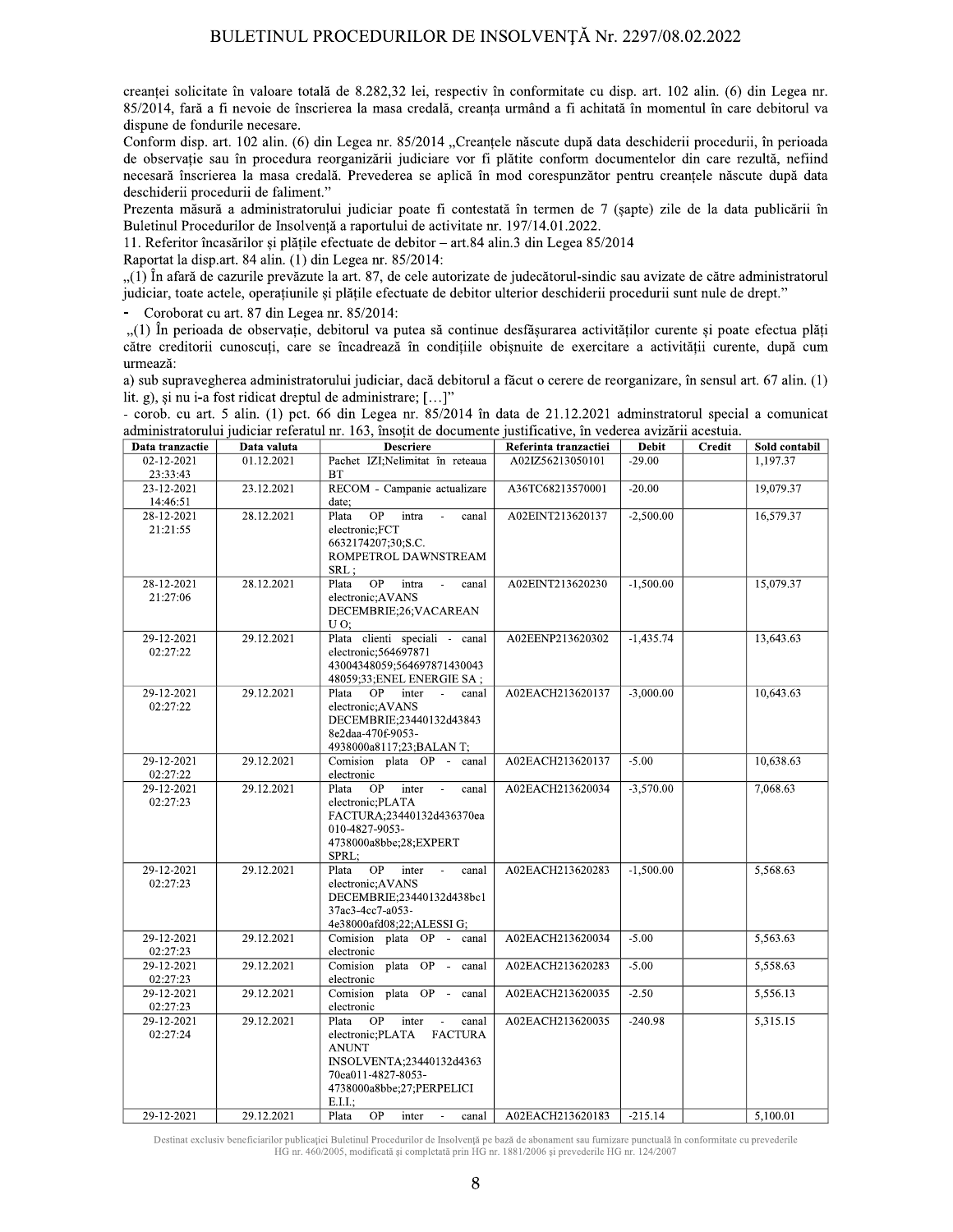| Data tranzactie        | Data valuta | <b>Descriere</b>                                    | Referinta tranzactiei           | <b>Debit</b>                | <b>Credit</b> | Sold contabil |
|------------------------|-------------|-----------------------------------------------------|---------------------------------|-----------------------------|---------------|---------------|
| 02:27:24               |             | electronic; PLATA                                   |                                 |                             |               |               |
|                        |             | FACTURA;23440132d43604705<br>d90-4171-9053-         |                                 |                             |               |               |
|                        |             | 4838000aad35;29;RCS-RDS;                            |                                 |                             |               |               |
| 29-12-2021             | 29.12.2021  | Plata OP<br>inter<br>$\sim$ $-$<br>canal            | A02EACH213620074<br>$-1,500.00$ |                             |               | 3,600.01      |
| 02:27:24               |             | electronic; AVANS                                   |                                 |                             |               |               |
|                        |             | DECEMBRIE;23440132d4389b<br>140422-4d4e-8053-       |                                 |                             |               |               |
|                        |             | 4c38000a437f;24;MARC A;                             |                                 |                             |               |               |
| 29-12-2021             | 29.12.2021  | <b>OP</b><br>Plata<br>inter -<br>canal              | A02EACH213620073                | $-1,500.00$                 |               | 2,100.01      |
| 02:27:24               |             | electronic; AVANS                                   |                                 |                             |               |               |
|                        |             | DECEMBRIE;23440132d435a63<br>f19ef-46e9-8053-       |                                 |                             |               |               |
|                        |             | 4c38000a4586;25;IFRIM G                             |                                 |                             |               |               |
| 29-12-2021             | 29.12.2021  | Comision plata OP - canal                           | A02EACH213620183                | $-2.50$<br>2,097.51         |               |               |
| 02:27:24               |             | electronic                                          |                                 |                             |               |               |
| 29-12-2021<br>02:27:24 | 29.12.2021  | Comision plata OP - canal<br>electronic             |                                 | A02EACH213620074<br>$-5.00$ |               | 2,092.51      |
| 29-12-2021             | 29.12.2021  | Comision plata OP - canal                           | A02EACH213620073                | $-5.00$                     |               | 2,087.51      |
| 02:27:24               |             | electronic                                          |                                 |                             |               |               |
| 29-12-2021             | 29.12.2021  | Plata clienti speciali - canal                      | A02EORP213620003                | $-508.95$                   |               | 1,578.56      |
| 02:27:25               |             | electronic;0687914903<br>JAQ038701477;0687914903JAQ |                                 |                             |               |               |
|                        |             | 038701477;31;ORANGE;                                |                                 |                             |               |               |
| 29-12-2021             | 29.12.2021  | Plata clienti speciali - canal                      | A02ECUP213620061                | $-97.27$                    |               | 1,481.29      |
| 02:27:25               |             | electronic;921488                                   |                                 |                             |               |               |
|                        |             | 682225;921488682225;32;COM<br>PANIA DE APA ARAD;    |                                 |                             |               |               |
| 03-01-2022             | 01.01.2022  | Pachet IZI;Nelimitat în reteaua                     | A02IZ56213050101                | $-29.00$                    |               | 1,452.29      |
| 23:35:15               |             | <b>BT</b>                                           |                                 |                             |               |               |
|                        |             |                                                     |                                 |                             |               |               |
| 01-02-2022             | 01.02.2022  | Pachet IZI;Nelimitat în                             | A02IZ56213050                   | $-29.00$                    |               | 1,423.29      |
| 22:52:23               |             | reteaua BT                                          | 101                             |                             |               |               |
| 03-02-2022             | 03.02.2022  | Plata OP intra - canal                              | A02EINT22034                    | $-44.55$                    |               | 1,378.74      |
| 16:04:51               |             | electronic;FACT                                     | 0069                            |                             |               |               |
|                        |             | PBL29079;1;SC                                       |                                 |                             |               |               |
|                        |             | OLIMPIQ MEDIA SRL;                                  |                                 |                             |               |               |
| 03-02-2022             | 03.02.2022  | Plata OP inter - canal                              | A02EACH2203                     | $-88.81$                    |               | 1,289.93      |
| 16:05:16               |             | electronic;FACT<br><b>NR</b>                        | 40022                           |                             |               |               |
|                        |             | 57923;23440132d71e938b                              |                                 |                             |               |               |
|                        |             | 85ef-419d-a053-                                     |                                 |                             |               |               |
|                        |             | 4d38000a6e5d;2;COMPA<br>NIA DE APA ARAD SA;         |                                 |                             |               |               |
| 03-02-2022             | 03.02.2022  | Comision plata OP - canal                           | A02EACH2203                     | $-2.50$                     |               | 1,287.43      |
| 16:05:16               |             | electronic                                          | 40022                           |                             |               |               |
| 03-02-2022             | 03.02.2022  | Plata OP inter - canal                              | A02EACH2203                     |                             |               | 37.43         |
| 16:05:37               |             | electronic; PLATA                                   | 40276                           | 1,250.00                    |               |               |
|                        |             | <b>PARTIALA</b><br><b>FACT</b>                      |                                 |                             |               |               |
|                        |             | 21EI11009279;23440132d                              |                                 |                             |               |               |
|                        |             | 71e00928681-42e6-b053-                              |                                 |                             |               |               |
|                        |             | 4c38000ae44e;3;Enel                                 |                                 |                             |               |               |
|                        |             | Energie SA;                                         |                                 |                             |               |               |
| 03-02-2022             | 03.02.2022  | Comision plata OP - canal                           | A02EACH2203                     | $-5.00$                     |               | 32.43         |
| 16:05:37               |             | electronic                                          | 40276                           |                             |               |               |

12. Referitor la situația creanțelor de încasat

· Administratorul special a comunicat administratorului judiciar documentul contabil - Situație clienți - facturi neîncasate la data de 31.12.2021 (Anexa 5), conform căreia, debitorul BALAN'S CONSTRUCT SRL a înregistrat la data de 31.12.2021 creanțe în valoare totală de 1.073.636,52 lei, după cum urmează:

ARSAT INDUSTRIE SRL CUI RO1688120 RC J02/1944/1991 T: sold 1 056 610.52 lei

CHIT-LASOU SRL CUI RO8083052 RC J35/44/1996:sold 1 926.00 lei

PCAV GARDEN DREAM SRL CUI RO31232272 RC J02/163/2013: sold 4 000.00 lei

NEUERO SRL CUI RO30139176 RC J35/1068/2012: sold 11 100.00 lei

· Administratorul judiciar va proceda la formularea de acțiuni în pretenții pentru recuperarea acestor creanțe.

13. Referitor la sumele avansate de administratorul judiciar pentru plata cheltuielilor de procedură

Sumele avansate de către administratorul judiciar pentru plata cheltuielilor ocazionate de procedura generală a insolvenței sunt în cuantum de 8,80 lei, astfel: